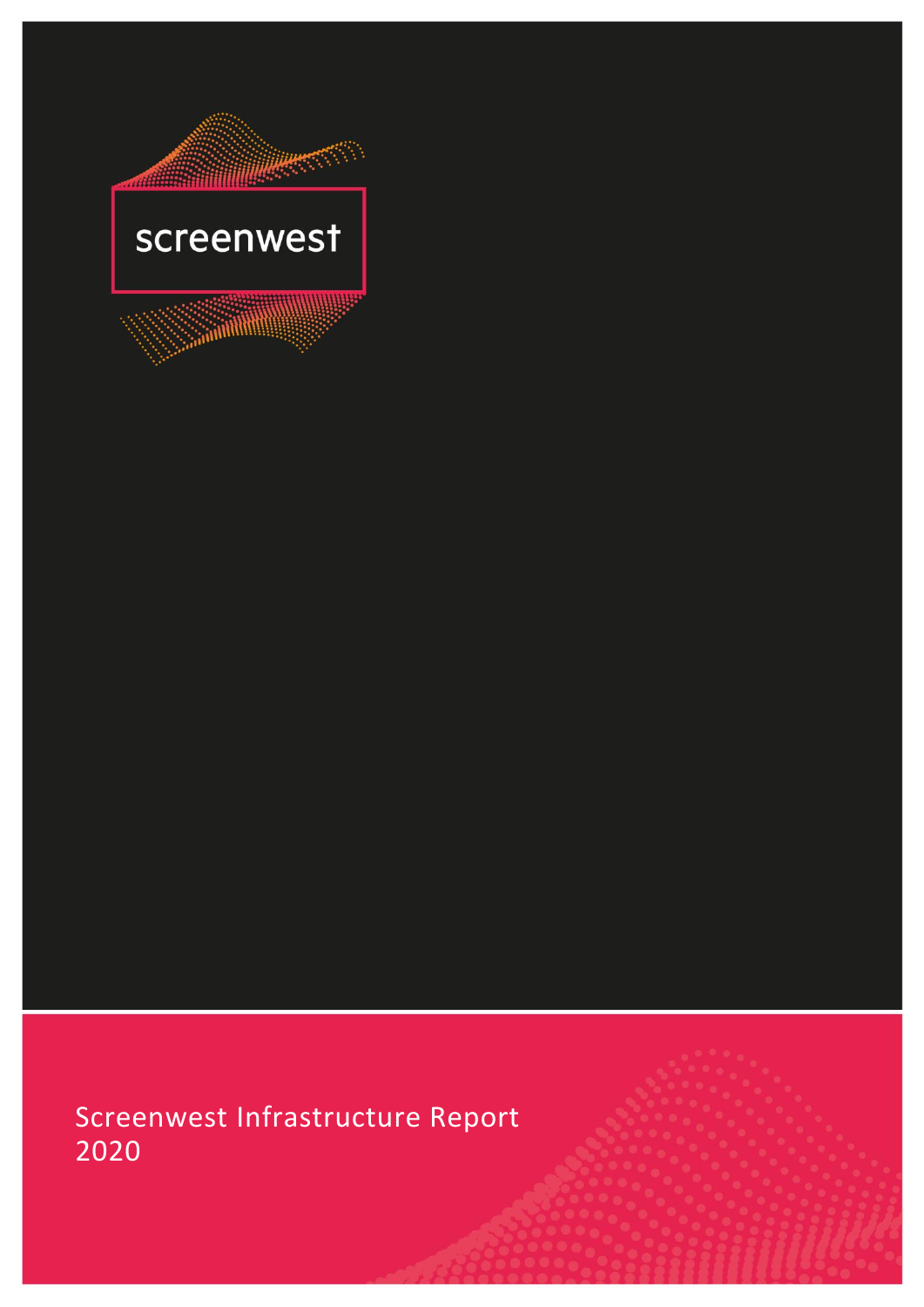

Screenwest (Australia) Ltd ABN 43 620 492 300 30 Fielder Street East Perth WA 6004 P+61 8 6169 2100 | T 1800 463 043 E info@screenwest.com.au W screenwest.com.au W filminwesternaustralia.com.au

# **SCREENWEST INFRASTRUCTURE REPORT 2020**

# Contents

| 1.             |                                                           |  |
|----------------|-----------------------------------------------------------|--|
| 2.             |                                                           |  |
| 3.             |                                                           |  |
| $\mathbf{4}$ . |                                                           |  |
| 5.             |                                                           |  |
| 6.             |                                                           |  |
| 7 <sub>1</sub> |                                                           |  |
| 8.             |                                                           |  |
| 9.             | LEADERSHIP AND OPPORTUNITY - THE ADVANTAGE OF THE NEW  15 |  |
| 10.            |                                                           |  |
| 11.            |                                                           |  |







Page 2 of 18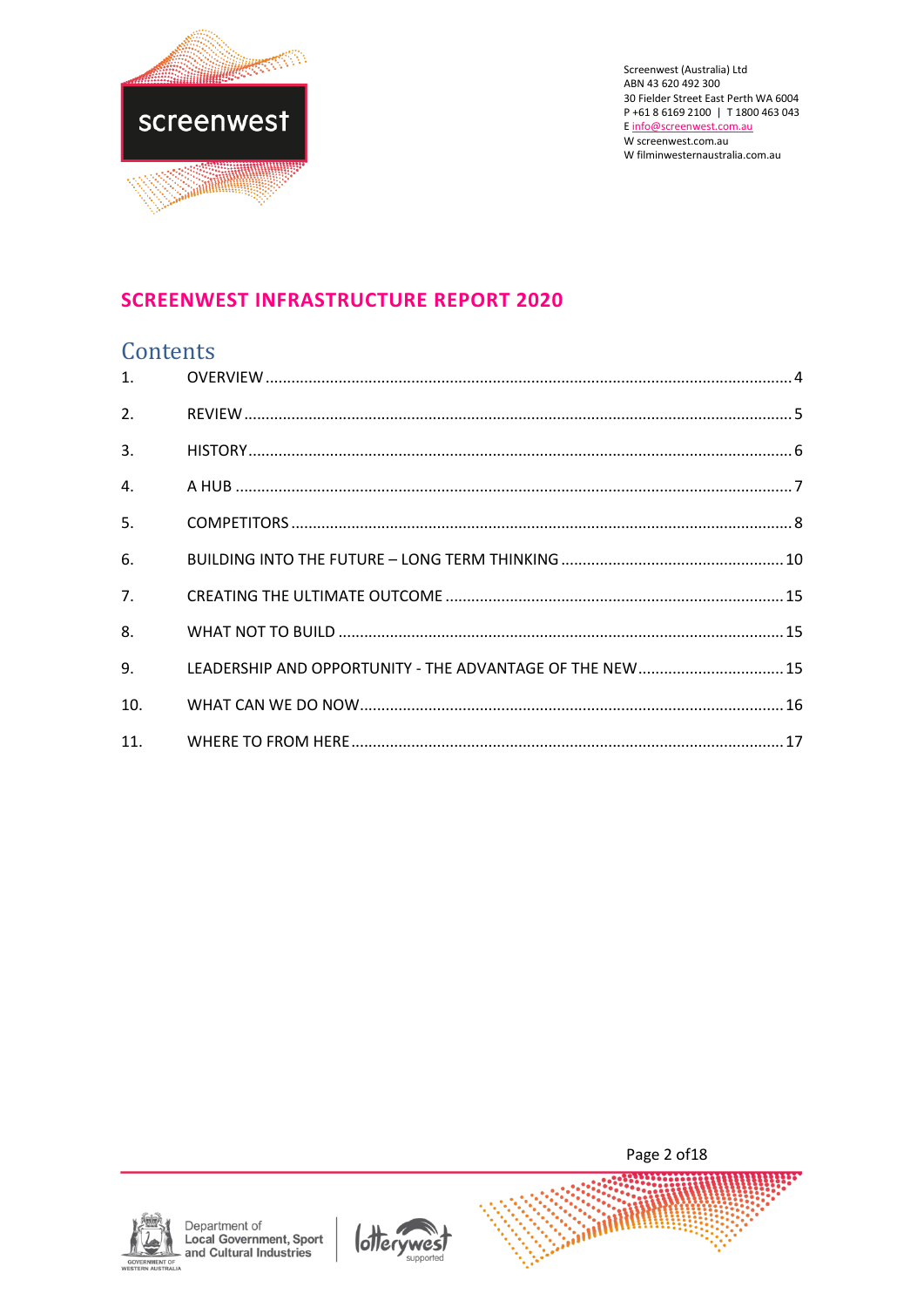

Screenwest (Australia) Ltd ABN 43 620 492 300 30 Fielder Street East Perth WA 6004 P +61 8 6169 2100 | T 1800 463 043 E [info@screenwest.com.au](mailto:info@screenwest.com.au) W screenwest.com.au W filminwesternaustralia.com.au

# **Guiding the Creative industries sector**

*We will ensure Western Australia benefits from the projected significant growth of the creative industries sector over the next five years. We will build key markets, attract investment through co-productions and cultural infrastructure; and equip the workforce with the skills and confidence to sustain the creative industries sector…*

**Extract from "Diversify WA" July 2019 – Written by the Department of Premiere and Cabinet (Page 32)**







Page 3 of18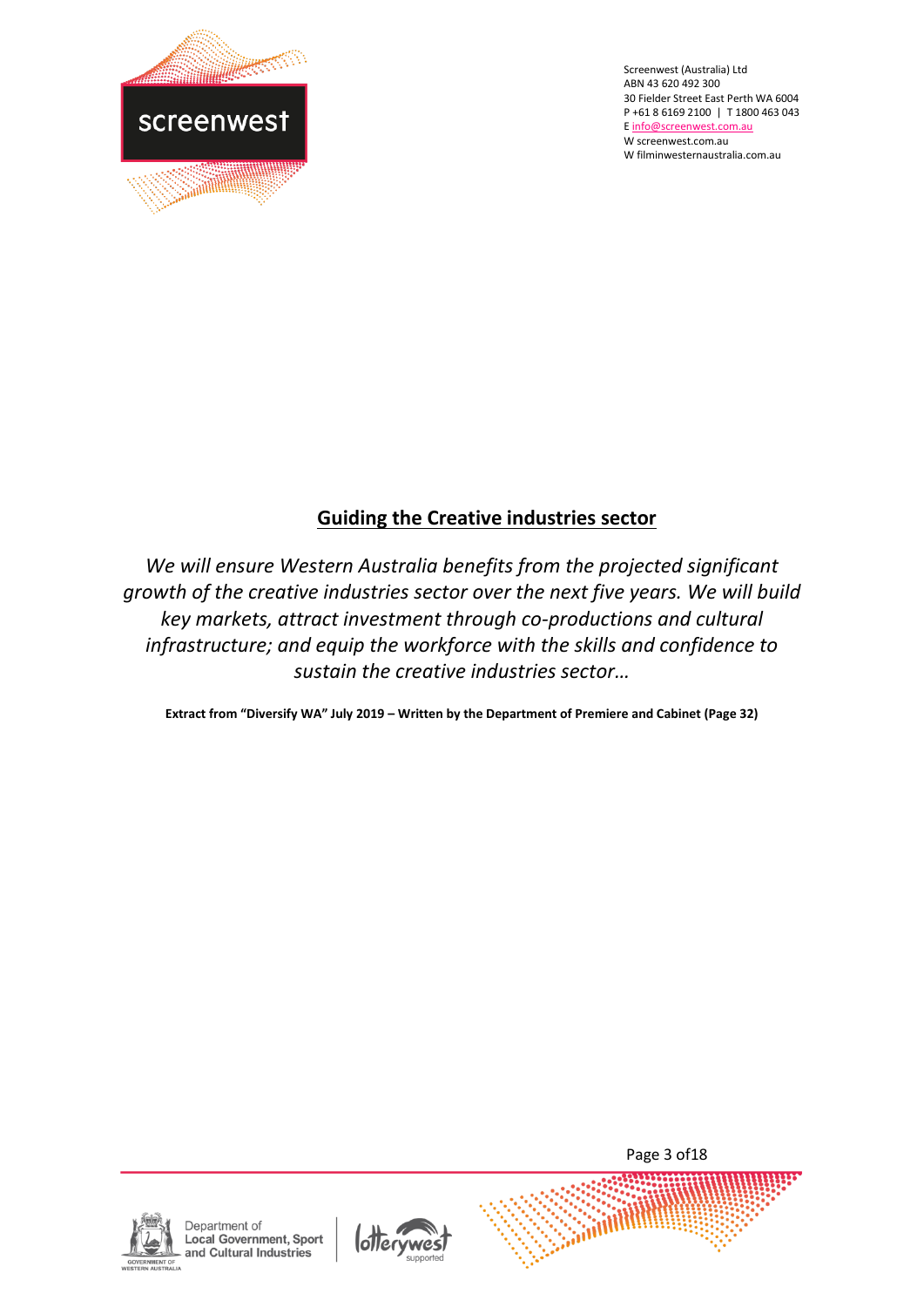# <span id="page-3-0"></span>**1. OVERVIEW**

\$1.17 billion was spent on drama production in Australia in the 2018-19 financial year - the second highest year on record and up more than 50% on the previous year - driven by all-time high expenditure on local content and significantly bolstered levels of foreign spend<sup>1</sup>.

While these results are significant for the Australia-wide industry the figures again highlight that states without studio infrastructure do not experience the same levels of growth as states with purpose built sound stages.



A comparison of Western Australian expenditure and growth against other Australian states demonstrates<sup>2</sup>;

- Queensland, New South Wales and Victoria all experiencing sharp upward shifts in statebased expenditure.
- South Australia, which in 2014 through 2016 had similar levels of production to Western Australia, maintained a strong upwards expenditure trend that culminated in a \$35M increase this financial year alone.

Note: this increase is the same as Westerns Australia's entire 2018/19 spend and does not include the \$70M production of Warner Bros. "Mortal Kombat" produced at the Adelaide Studios in the second half of 2019.

Page 4 of 18





<sup>&</sup>lt;sup>1</sup> IF Article "Spend on local drama production reaches all-time high, foreign spend rises"

<sup>2</sup> 2018/19 Screen Australia Drama Report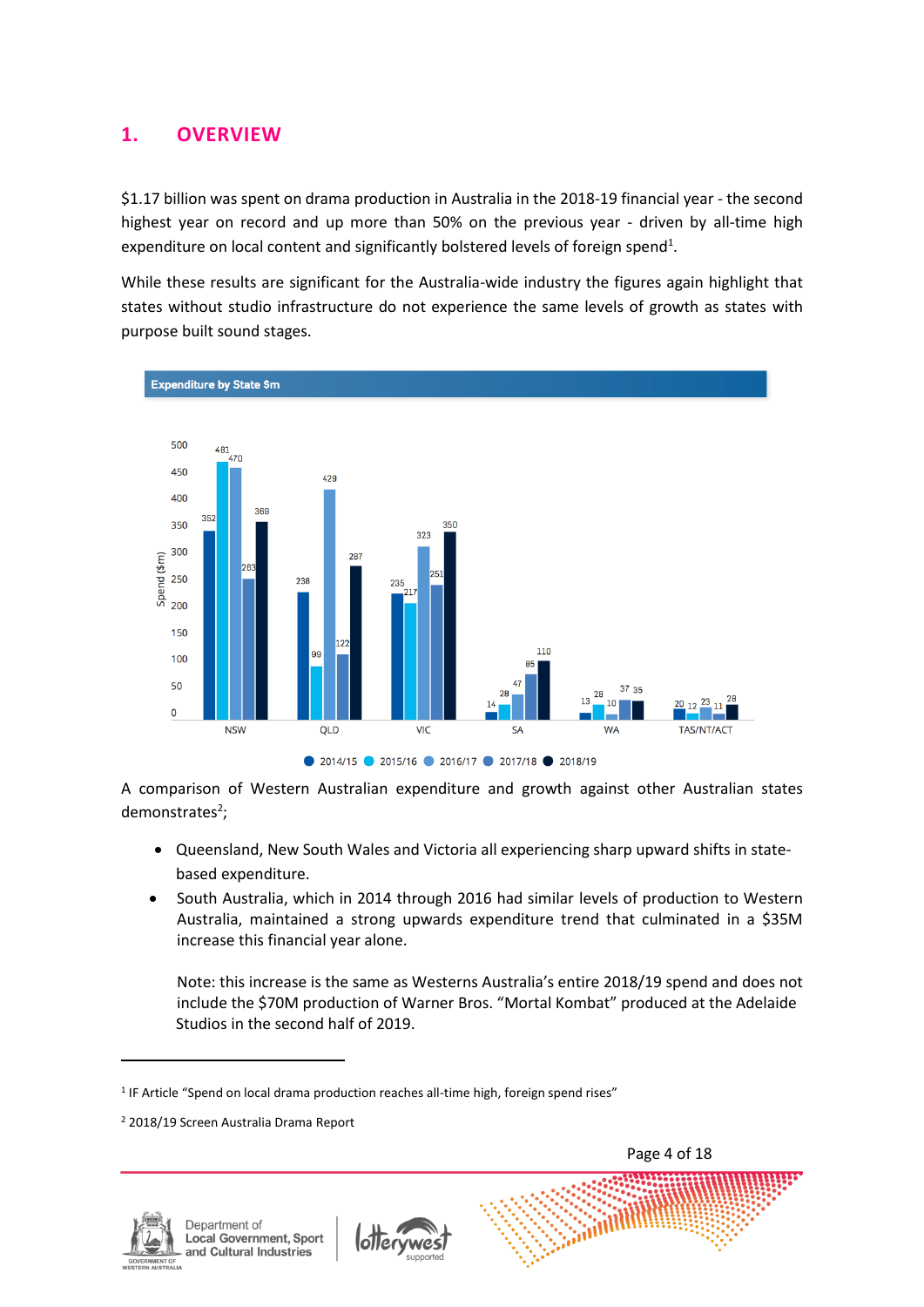In the past three years, the WA screen production industry, as measured by WA spend, has increased by nearly 50% to a record of \$40M in 2018-2019.

However, whilst the Western Australia Regional Film Fund (WARFF) has provided unprecedented growth in Western Australia, the reality is that other states are outstripping us. We currently have 3% of Australia's drama production and less than 1% of its post-production and VFX (Visual Effects). For a state that has 10% of the population these are highly motivating statistics.

Key to the state's inability to track the growth of the sector nationally is that Western Australia has been unable to participate in any of the \$650M worth of production that Ausfilm has facilitated for Australia<sup>3</sup> since June 2018 through the federally funded \$140M Production Location Incentive Program. Without studio facilities Western Australia was not able to even pitch for these projects.

The latest figures serve as a wakeup call to the sector as a whole. While the nation is experiencing a growth period Western Australia is missing out. Western Australia is not benefiting from additional Federal Government investments nor are any of the inbound jobs or wealth being transferred into our economy.

Driving the issue home is a current gap in drama production in the state. The second half of 2020 is on track to be as busy, if not busier than last year. However right now, following two years of unprecedented activity, there are currently no dramas in production, or scheduled for production until June this year. This is a disaster for Western Australian crew, and is particularly dismaying, given the extraordinary progress made in crew-capacity here in Western Australia in recent times. We now have the crews, but we don't have work they need to sustain themselves for the next six months.

Unless the local sector invests in infrastructure, more opportunities will be lost to the east coast, with our highly skilled crew and related businesses bound to follow.

This report will discuss how Western Australia has a unique opportunity to offer a point of difference in an established landscape. It will advise what can be done now to deliver ongoing, sustainable outcomes that include jobs, technological advancement and local investment while exporting Western Australian culture to global audiences.

<span id="page-4-0"></span>The report presents a plan of action to scope a new long-term, purpose built, technically cutting edge, world class studio. In the immediate term it presents a smaller, cost effective and more practical option to get studio production happening in Western Australia as soon as the second half of 2020.

#### **2. REVIEW**

#### **What's happening in Western Australia**

The Western Australian Regional Film Fund (WARFF) has been a resounding success. Highlights include the ABC TV series "Mystery Road" which screened to 1.8million Australians per episode, with the Kimberly region and indigenous cast applauded in international publications from *The* 

Page 5 of 18





<sup>3</sup> Ausfilm Grow Australian Jobs For The Future Report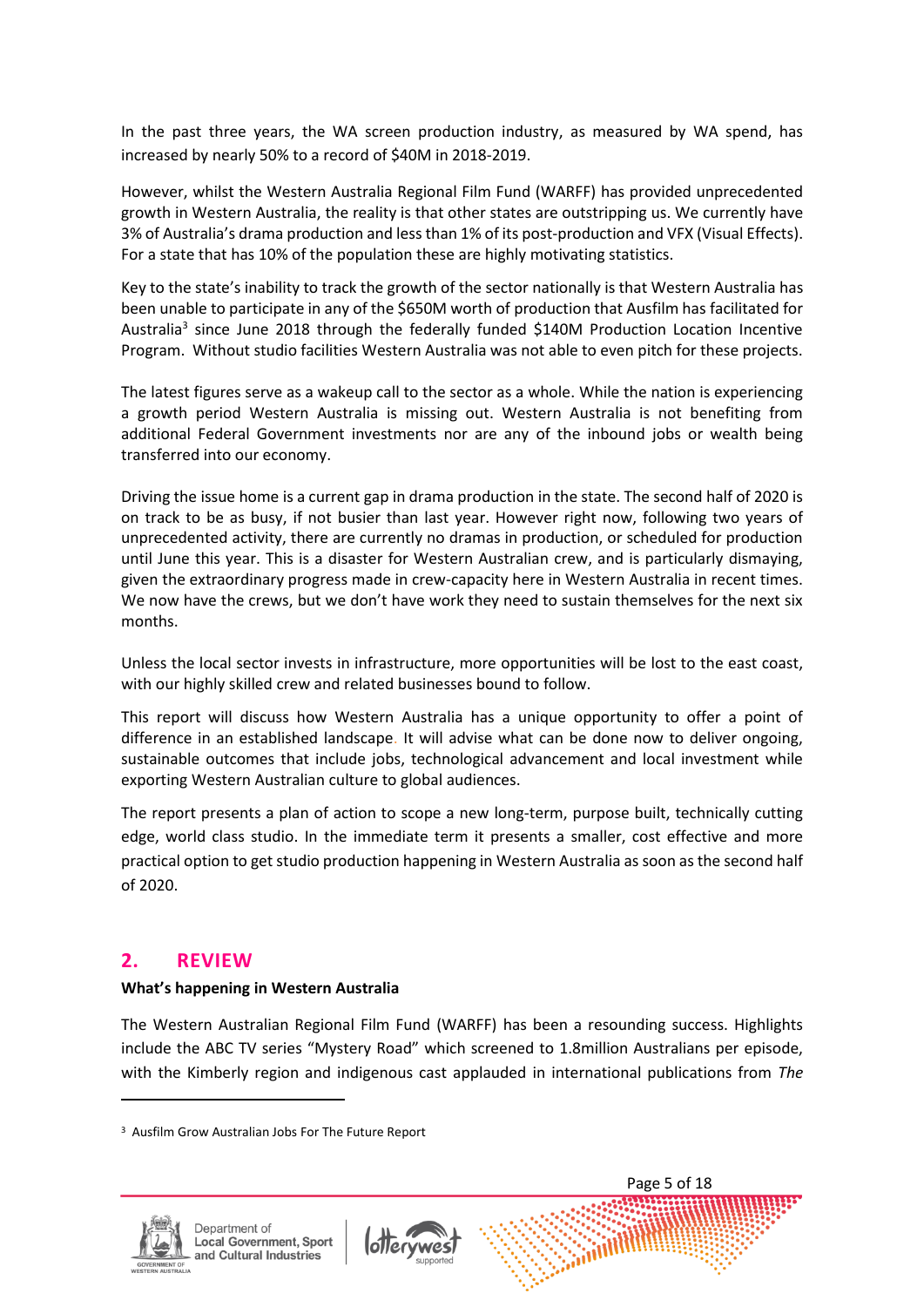*Guardian* to *The New York Times*, as well as winning Best Australian Drama Series at the AACTA awards. Series Two, shot in Broome, will premiere in February in the Berlin Film Festival – one of the world's most prestigious festivals.

"H Is For Happiness", filmed in Albany, won the 2019 CinefestOZ Film Prize, and opens the Kinderfest section of the Berlin Film Festival in February. Reviews are already describing the film as an "Australian classic". The ABC children's series "Itch", also filmed in Albany, is enjoying strong international sales and Screenwest is currently in discussions regarding series 2 and 3.

2020 will see the theatrical release of "H Is For Happiness", "Rams" and "Dirt Music". "Go" – filmed in Busselton – is currently in cinemas nationwide and has been sold to Netflix internationally. The documentary series "Aussie Gold Hunters 4" is the leading factual series across all Australian Foxtel channels with 1.77 million viewers in Australia and 3.55 million viewers in the UK.

For the first time in its history, Western Australian crews have been able to live and work for a full 12 months in their home state. In 2018 Western Australia was described as the "powerhouse of the Australian feature film industry" by Screen Australia CEO Graeme Mason. WARFF has well and truly put the Western Australian screen sector on the map.

Throughout this time Western Australia has remained a national leader as a producer of internationally marketable factual projects.

However, extraordinary growth in other states, and the current production gap, show that we are still to generate the consistency of production and the growth, that the state's screen industry needs and is capable of.

## <span id="page-5-0"></span>**3. HISTORY**

The 2014 Hames Sharley Report "Focus on the Future"<sup>4</sup> identified the following high risks to the long-term sustainability of the Western Australian screen industry:

- Not having raw studio space.
- Not having a sound stage to augment location requirements of productions.
- Not having workshops and production offices.
- Lack of funding for infrastructure.

Comparing local production levels to other states, Western Australia is tracking only moderately for physical production and poorly for post-production expenditure<sup>5</sup>.

While Western Australia is well known as a location-based filming destination, the lack of a sound stage or exclusive production facility has seen a number of locally based productions attracted to

Page 6 of 18





<sup>4</sup> 2014 Hames Sharley Report Focus (page) 52

<sup>5</sup> Screen Australia Drama Report 2018/19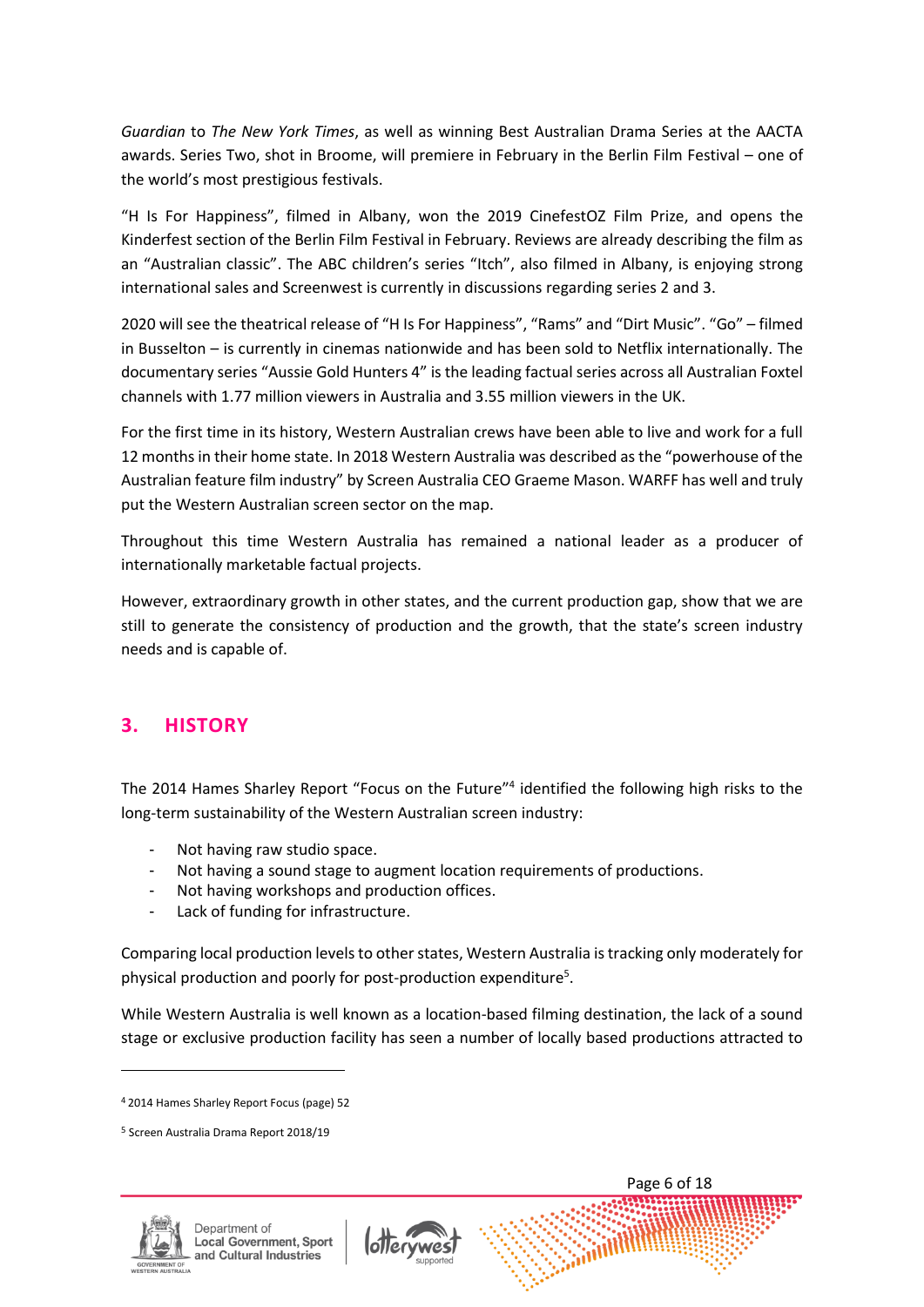other states, for example *I Am Mother,* and *Hotel Mumbai,* both significant and highly successful international productions, were developed in Western Australia, but based their productions at the SAFC's studios in South Australia. Further, many Australian footloose projects have not arrived in the state for the same reasons.

WARFF has positively supported physical production in the state from its Production Attraction Scheme and via the Film Friendly initiative, however without a sound stage or other productionbased opportunities, the impact the fund can have is limited. WARFF projects are generally contained to the regions with a makeshift hub created on a project-by-project basis. A sound stage would provide a better gateway to the regions and enable WARFF to attract bigger budgeted projects.

Though the ABC East Perth facility does have a  $600m^2$  and a 300m<sup>2</sup> TV Studio, the facility is not a film production facility, is not well located, has limited capacity for parking, set design and storage. The facility does not comply with construction requirements such as ventilation and extraction thus limiting its overall use. Filming of "The Heights" has placed the facility off-line for the majority of the industry throughout 2018 and 2019. Even for this moderately sized show, the ABC does not have enough capacity, meaning construction and additional sets needed to be built and housed at alternate locations away from the ABC Studios.

# <span id="page-6-0"></span>**4. A HUB**

#### **A studio is not just a shooting space, it is a hub for every aspect of production.**

Both local and inbound projects in Western Australia, independently source facilities to operate from on a short-term, ad-hoc basis. This often results in wasted expenditure and limited carry over outcomes from production to production. If one central production hub existed, project-to-project improvements of that facility could more readily occur.

There are a number of practitioners and companies based in Western Australia already working with global and international partners on production opportunities, project development and completing post-production work. Additionally, a number of local companies – niche operators at this time - are utilising the ever-changing digital landscape to be at the forefront of new screen practices.

Surrounding these entrepreneurs with infrastructure that supports a practical and creative hub would encourage further investment into the sector, strengthen a pipeline to the marketplace and provide opportunity for junior players to enter the industry.

#### **What We Missed Out On By Not Having A Space Available, Particularly A Share Of The \$140M**

Western Australia has been unable to participate in the federally funded \$140m Location Incentive Program. As above, this federally funded program has facilitated a \$650m in international production spend in Australia. Without exception these productions require large sound stages and

Page 7 of 18



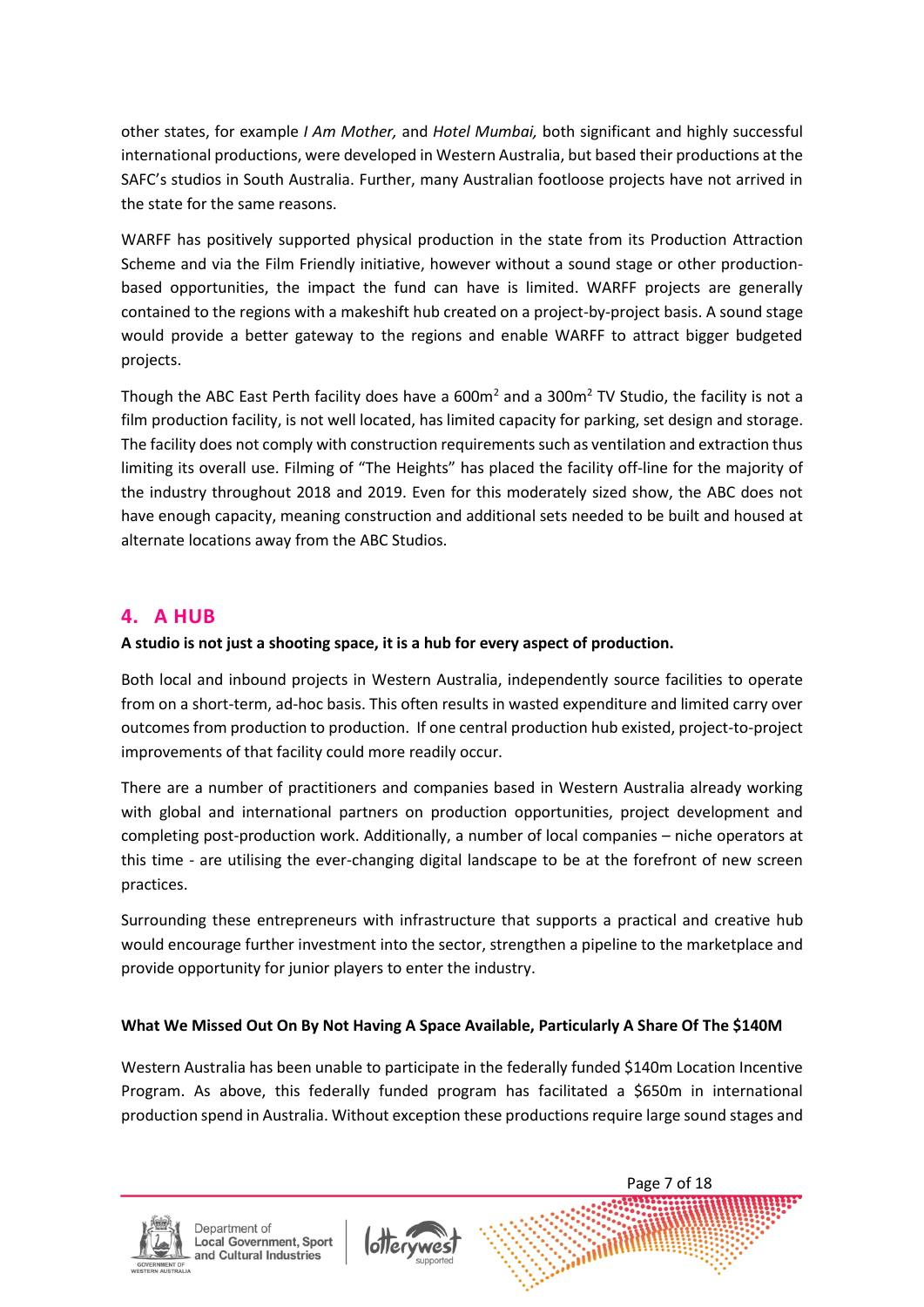without one Western Australia has not been able to bid for these projects. Unless a suitable sound stage is available Western Australia will continue to miss out on high budget international projects.

In the past six months alone, there have been five inbound Ausfilm supported projects Screenwest were unable to pitch on. These projects had a combined estimated budget of more than US\$250M that may have resulted in state based spend of an estimated \$50M.

It is likely that if even one of these international projects had filmed in Western Australia the ongoing cost of any built infrastructure would have been considerably offset.

### <span id="page-7-0"></span>**5. COMPETITORS**

#### **Who Do We Compete With For Screen Sector Opportunity?**

Knowing our competitors and understanding our core assets is vital when selling Western Australia to the world. Identifying what is unique to Western Australia will assist us to stand out to inbound productions that have a multitude of options to choose from.

#### **Sydney, Auckland, SAFC And Beyond – What Is Working**

Sydney – Backed by Fox and known for very high budget inbound productions. Projects arriving at this facility often do so with extensive further backing from both Create NSW and the NSW Government (over and above federal rebates), for example *Thor, Wolverine* and Baz Lurhmann's productions.

A significant amount of reality TV is also made at Fox, along with domestic content. Once a major US project lands at Fox, other smaller users can be forced to look elsewhere, either within the state or interstate. Satellite locations like Newcastle and Canberra are coming online, however Australian domestic projects that cannot fit in at Fox usually look to Melbourne or Queensland as their next option. The Carrigeworksfacility should be closely studied at as it has provided use to many projects and has effectively operated as hub space for over a decade.

Melbourne is expanding through a relationship with Dick Cook Studios, despite having a very unsure future in its foundational years. There are many learning's present when investigating Docklands early history.

Melbourne has a great balance of hosting international and Australian projects and is the premiere location for creating Australian TV.

Queensland – launched with a successful formula from the start by having the Queensland Government partner with Warner Bros to create a unique sound stage, water tank and entertainment precinct on the Gold Coast which established an immediate presence in the national and international market. The water tank makes Queensland a location of choice for many projects.

Page 8 of 18



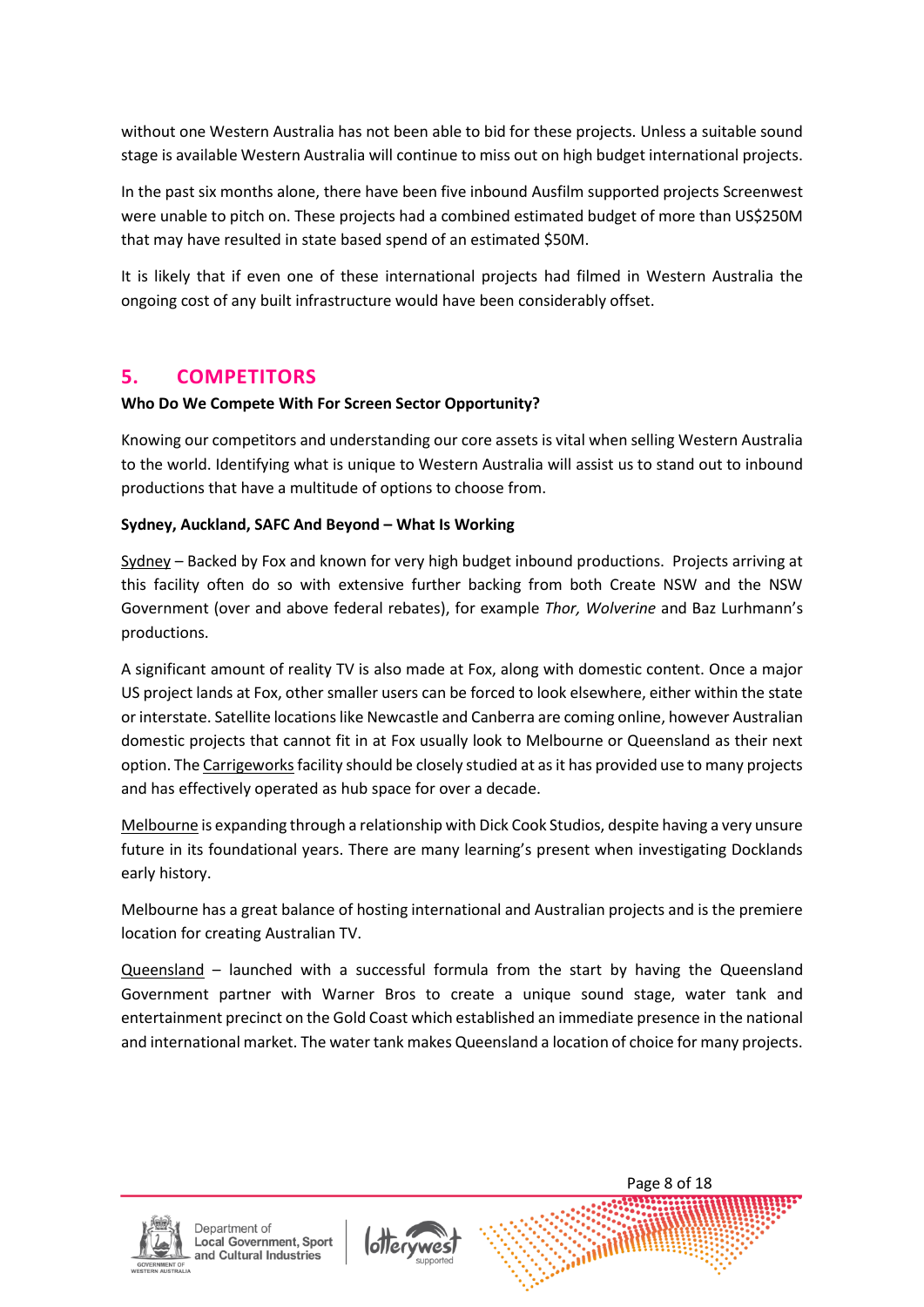In line with the 10-year Screen Industry and Roadmap Plan the Queensland Government reinvested in screen sector infrastructure in 2018. The Brisbane Studios<sup>6</sup>, at a cost of \$12M, is the conversion of an existing site designed for use by mid-scale international and domestic producers and content creators. While the sheds are not a sound stage and are not air-conditioned or sound proofed, they are already in high demand. Queensland has averaged A\$215M per year of screen sector expenditure over the last five years<sup>7</sup>. Queensland has also attracted the 2020, 2021 and 2022 editions of the highly attended Screen Forever<sup>8</sup> Conference, another coup that will generate awareness of that state's film capability.

A deep dive into how Queensland attracts projects should be completed as should an assessment of how the commercial / government partnership works. Warner's use of the state for high budget stage-based filming almost guarantee's the viability of the industry.

South Australia – Building the \$43M Adelaide Studios in 2011, and moving away from the long running Hendon Studios site that had been in operation since the 1980's, has resulted in numerous national and international productions being filmed in the state. Since that time South Australia has established a strong post and digital innovation sector that compliments the offsets and rebates on offer through the South Australian Film Commission.

The sound stages at the SAFC are designed to attract domestic inbound productions from other states including "I Am Mother" (developed in Western Australia). Over a number of years, a busy South Australia has built crew depth, invested in post houses (that are now known globally) and created a comprehensive financial package to offset the cost of doing business in the state.

The State Government is enjoying the outcomes of this work by hosting the \$70M international film from Warner Bros, "Mortal Kombat", the biggest budgeted project to be made in the SAFC studio. The project is reported to deliver 580 jobs<sup>9</sup>, many to local South Australians.

In New Zealand both Auckland and Wellington have dedicated studio/soundstage spaces with offices, parking, backlot and workshops. There are a number of other studios and warehouse spaces, which can be used for shooting in other regions including Christchurch, Queenstown and Dunedin. New Zealand has (spearheaded via Peter Jackson and "Lord of The Rings") developed a reputation for big budget filmmaking and TV Series facilitation. New Zealand has supported a dynamic and ever-growing post sector by understanding the value of capturing end-to-end production.

The NZFC used great foresight to form a partnership with the creators of "The Meg" to develop new water tank facilities as a leave behind legacy for the domestic industry<sup>10</sup>. In a multi stakeholder

Page 9 of 18





<sup>6</sup> kftv.com – 2019 New Film Studio Opens In Brisbane

<sup>7</sup> Screen Australia 2018/19 Drama Report

<sup>8</sup> Screen Queensland September 19, 2019 - Australia's premier screen conference returns to the Gold Coast

<sup>9</sup> ABC News May 14, 2019 - Mortal Kombat reboot set to be produced and filmed in South Australia

<sup>10</sup> Kftv.com - 2108. Meg Producers Help Set Up NZ Film Studio.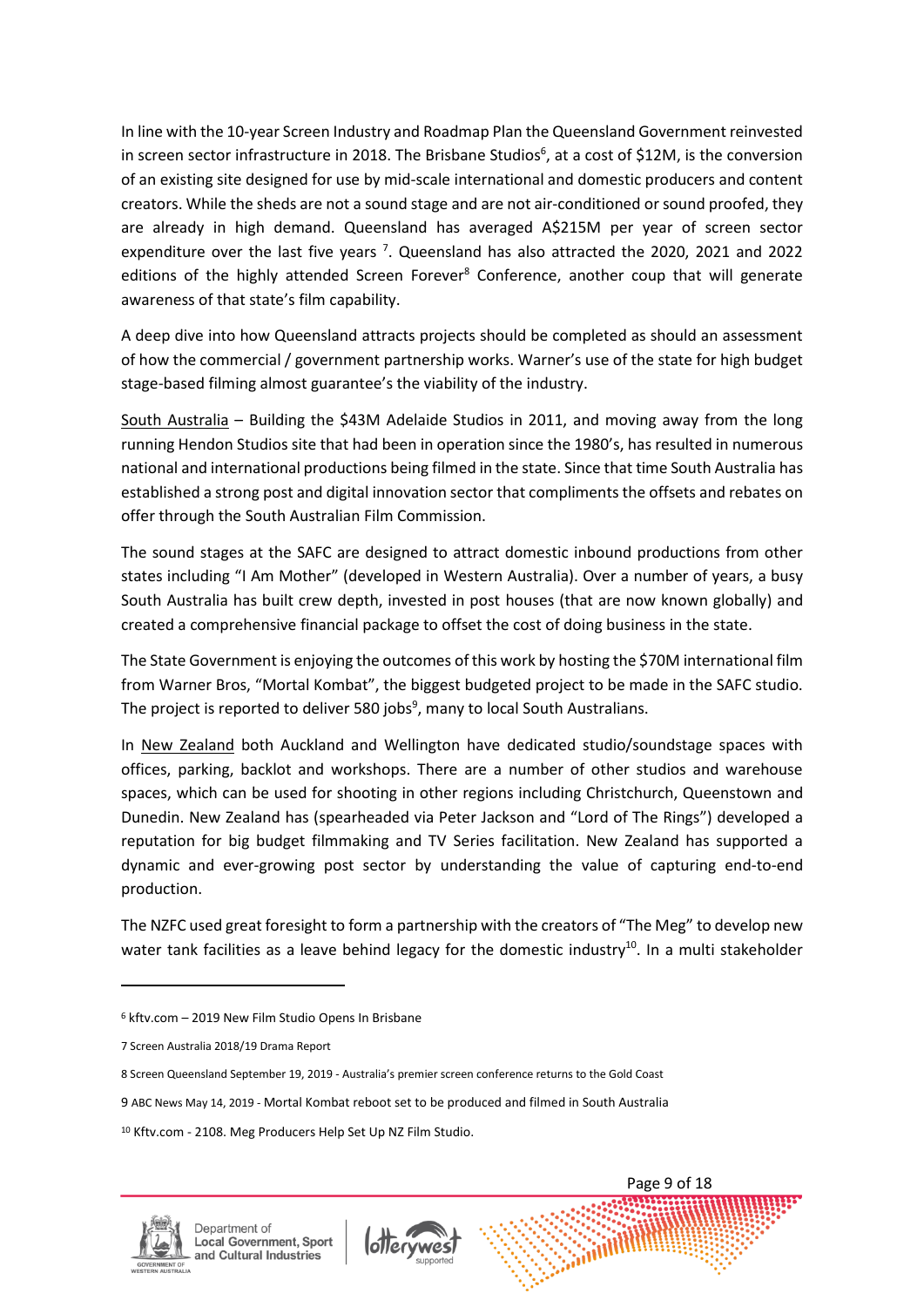approach the site was leased long term by the Auckland Tourism, Events and Economic Development Commission who have since built two more sound stages, which are now in operation.

Last year gross screen sector revenue in New Zealand, a country with a population only twice the size of Western Australia's, totalled NZ\$3.5B.**Creating A Point Of Difference**

The WARFF fund has been highly successful in activating unique Western Australian locations, previously cost prohibitive to film in. However, the absence of a production hub, continues to present a significant challenge to producers wishing to shoot in WA, regardless of specific location. In New Zealand for example, a production may shoot in Auckland for a limited number of weeks before shooting countrywide. However, the production base in Auckland remains the anchor for the entire shoot and is therefore critical to activating those locations.

So, how does Western Australia move into an existing global and domestic market, be immediately competitive and become an attractive destination that returns jobs, sector growth and cross sector outcomes?

The long term, necessary, and ambitious answer is a tech-based sound stage that attracts multi sector content creators.

## <span id="page-9-0"></span>**6. BUILDING INTO THE FUTURE – LONG TERM THINKING**

Building a sound stage relevant to the size, scale and future ambition of the Western Australia screen sector is the ideal outcome. To get this right it is of vital importance to research and understand what exactly those needs are today, and likely will be in the future. At the very least any studio facility must have the capacity to expand and advance as technology does the same.

The location on which a physical stage is built - be that inner city, urban or greenfield - will determine the design and scale of the structure, as will incorporation into any form of cross purpose-precinct, be that accommodation, entertainment, tourism or other.

We should assume that that any future studio will need to be completed to the highest of standards and be an innovative digital space. To achieve this the build will embrace effective soundproofing, a full complement of rigging and lighting structures, offset power generation (solar/wind) and provide an ability to segregate and divide the space for multi-use (for example live gaming inclusive of a grandstand audience).

#### **Who's looking for stage space, why, when and how often?**

Internationally, television series are continuing to drive high levels of production, as can be seen in New Zealand via the expected NZ\$1.3B Amazon spend (now predicted to rise to \$3billion) on the

Page 10 of 18



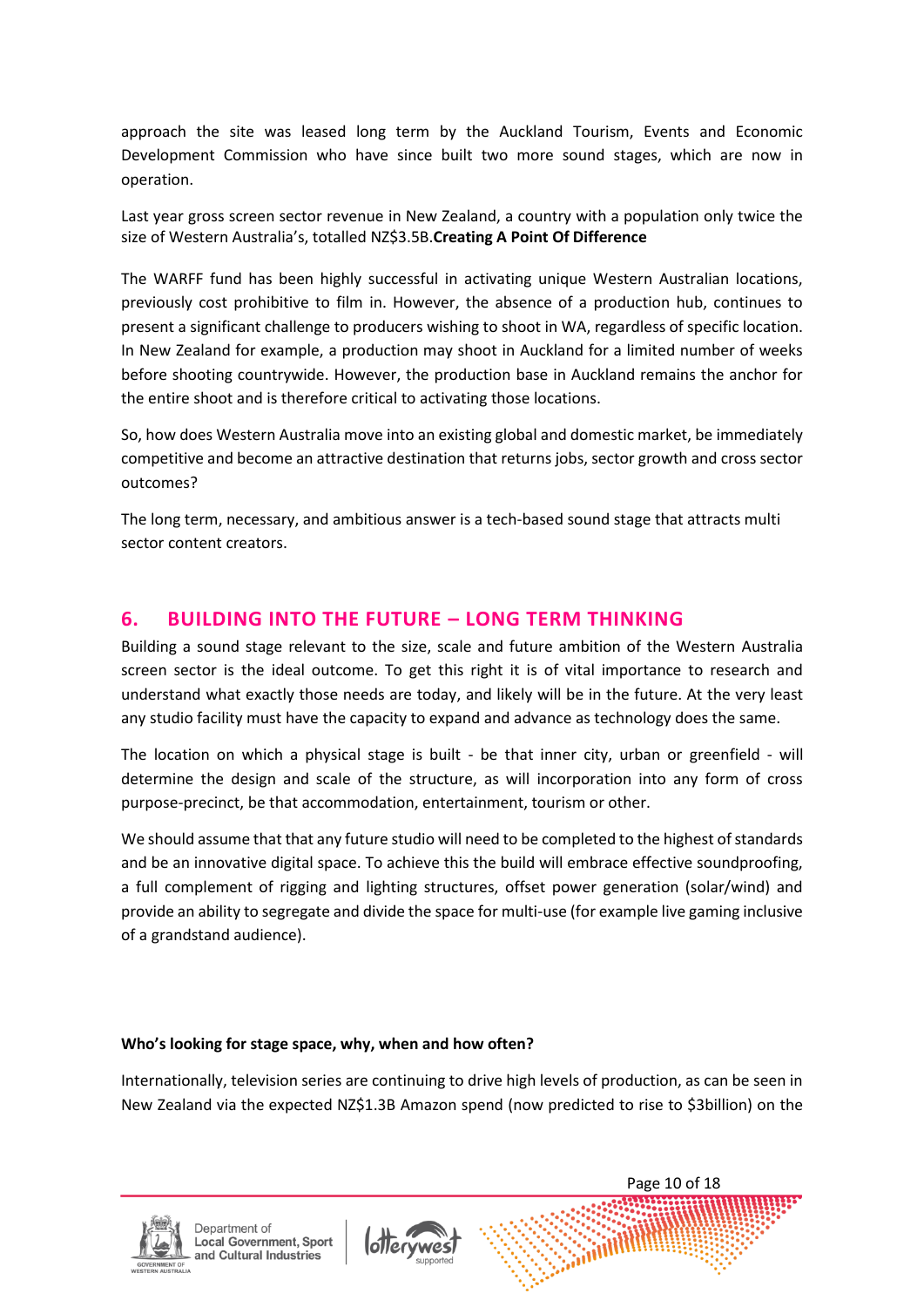new television series of "Lord Of The Rings"<sup>11</sup>. There is no doubt that the decisions being made by the likes of Amazon, Disney, Apple YouTube, Google and others will continue to elevate budgets. Economies of scale will drive organisations to seek out the best facilities in locations that are offset by rebates and incentives that are supported by world-class crew.

To activate significant uptake of any new facility Screenwest must embed itself with organisations like Ausfilm and Screen Australia to be at the forefront of attracting inbound productions. Relationships must be built with all the big players so that Western Australia is in the very least being regularly considered. Western Australia must be also be actively attracting domestic projects in order to reach the minimum quota of weeks in production that will be required to make any facility viable. From that foundation it is possible that one or two international inbound productions per year is enough to prove long-term sustainable levels of stage-based production.

As we have seen via the recent Docklands / Dick Cook Studios relationship in Melbourne<sup>12</sup>, a facility that can accommodate international opportunities will bring with it the potential for new organisations to participate in the domestic market. Western Australia must look at this type of relationship, and others like it, to be the backbone of a film space that caters for inbound international productions.

#### **Netflix, Warner's Or Amazon – Can They Partner With Government?**

As all other major states already have built infrastructure there is a case is to be made for the Western Australia Government to actively seek to partner with a global organisation to facilitate and build a studio in this state. Western Australia can offer exclusivity to an individual organisation providing a direct relationship and outlet for all their Australian content production.

One way to achieve this may be to engage the streamer or studio to complete a minimum amount of production in the state year by year, in return for competitive financial offsets. This type of arrangement would advantage local crews, drive spend, promote Western Australia to the world and create cultural outcomes. This is a real option. **Netflix executives are visiting Australia this month to scout potential locations to build a new studio. They will not be visiting Western Australia, but will be meeting with Screenwest executives in Sydney.**

A full study of the global streaming industry delivering an understanding of which organisations may be looking for an independent studio space outside the US would be relatively simple. Screenwest and the State Government could lean into already existing relationships with organisations including Screen Australia, Ausfilm, Australian's in Film or through individual practitioners who are already working with the industry frontrunners.

Page 11 of 18





<sup>11</sup> The Guardian – 18 September 2019. Auckland beats Scotland to NZ\$1.3bn contract for what is expected to be the most expensive TV series ever made.

<sup>12</sup> Hollywood Reporter 21 October 2019. Former Disney Studios Chair Dick Cook to Make Two Adventure Films in Melbourne.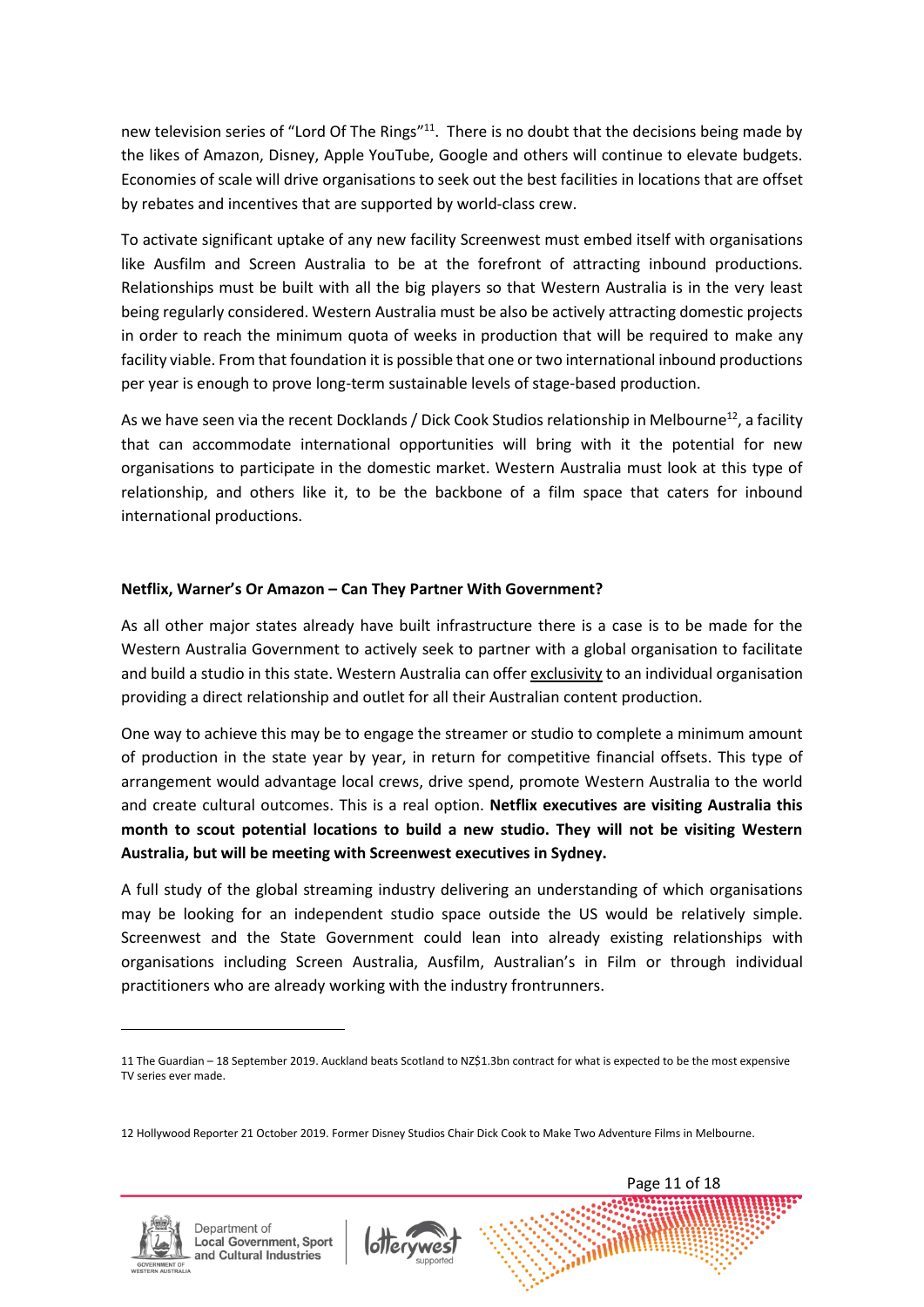#### **Why Would a Netflix Type Invest Here?**

The streaming and content disrupter market that was led by Netflix has caused government regulators the world over to question how to control content, revenue and domestic quotas. Presently the French Government are debating a 16% reinvestment on all streaming revenue<sup>13</sup> be returned to the country via French based production and content creation.

Believing the Australian Government will act in some way (we understand current considerations include a 10% returnable quota) companies like Netflix are looking at models to reach spend requirements without damaging international profit.

One avenue for the streamers may be to build, partner to build and or directly own studio space in individual territories where offsets and rebates make filming affordable. Consider the impact that may occur should Netflix, (who have just established their first studio outside of the US in Canada) put a foothold in Australia and access tax incentives while distributing 10% of their income into the local screen sector. Unquestionably the state that builds the Australian production base for Netflix is destined to receive the majority of that expenditure.

While it may seem a blue-sky idea, the chance that a streamer could tailor-build a studio space in a safe and affordable economy whereby only a percentage of the yearly rent is obligated (all the while acquitting any legislative expenditure requirements) might just be timing meets opportunity.

#### **Sell Any Studio In Advance**

In order to achieve significant uplift of Western Australian based production expenditure, a sound stage must first exist (or be going to exist). From inception the facility, associated incentives, rebates and opportunities (which includes new locations) must be sold to the world, over and over again, at every festival, and at every market! Sound stage utilisation is a competitive landscape that requires many levers for success however governments the world-over are investing, and that is because the outcomes are so positive. A meaningful budget must be allocated to pre-selling and facilitating the ongoing attraction of sound stage partners and users into any Western Australia facility. Screenwest is currently working with the Western Australia Department of Jobs, Tourism, Science and Innovation (JTSI) in response to a recent expression of interest from a major American studio to build a major new facility in Australia.

#### **What Size Is A Good Size, What Suits Our Needs 20 Years From Now?**





Page 12 of 18

<sup>13</sup> Digital TV Europe 4 September 2019 - New French media law to oblige Netflix to invest in local production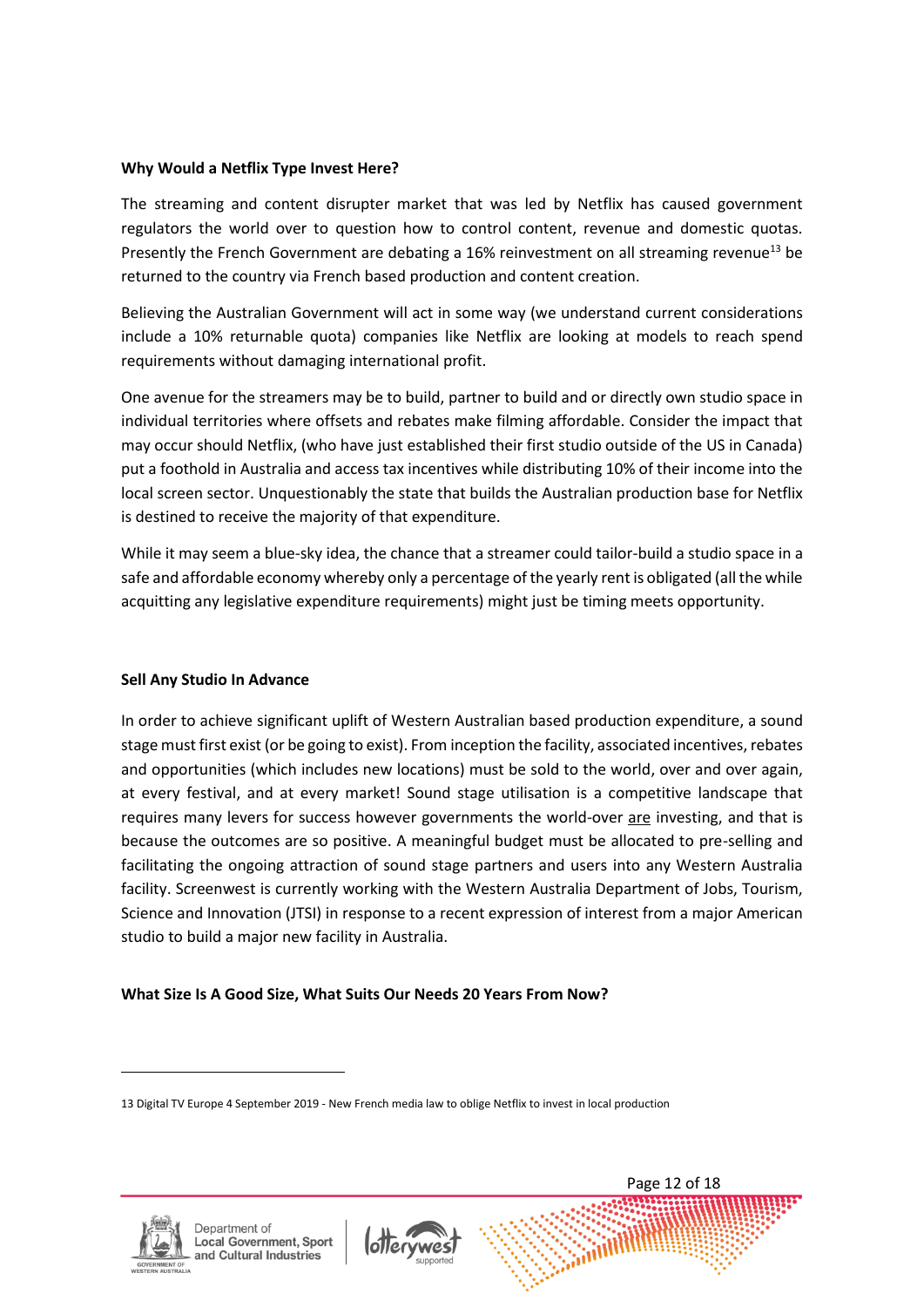Until we know the actual needs and capacity of any potential stage-based facility, an accurate answer is not easy to provide. To get those answers we must seek an understanding of the future, speak to the disrupters and to the playmakers and appreciate what content creation may look like in 20 years.

Not all use of any sound stage needs to be for physical TV or film production. Imagine one of the Western Australia based sound stages being a date by date "event stage" and viewing arena for live gaming, or even a VR set for interactive conventions.

#### **Cross hub pollination, where multiple players utilise the same tech facility**

The way we watch content is ever-changing, as is the way we make content. One size no longer fits all and while a vast studio may well attract international productions and be a great outcome for crew depth and investment, a facility that can accommodate multi users will have greater opportunity to remain active, working and profitable.

The end point of this revolutionary screen-based technology may yet be unquantifiable however we are sure that the use of the technology has potential to create multiple jobs in new and existing industries. Examples of future use (outside of the screen sector but inside the built facility) may include the image acquisition of remote and or important heritage sites made available locally for tourism outcomes. Indigenous points of interest could be mapped to preserve and share culture or for scanning hard to access mining infrastructure then projecting the images into the studio for workplace training exercises.

#### **Post production opportunities and sector expansion**

Other Australian states have reported increased uptake of local post providers once built infrastructure is in place. That makes perfect sense when one looks at the rebate systems in play in those states.

Of absolute strategic importance will be to integrate any uptake of stage facilitation, hand in hand with the post-production sector. This will not be exclusively achieved by a PDV (Post, Digital & Visual Effects) rebate or incentive, such as that offered by Screen Australia, South Australia, Victoria, New South Wales and Queensland. (These typically offer a 10% rebate on local post production expenditure). However, the stronger we can make the post sector, while engaging with the digital and content creation sector, the better we can utilise any new stage facility.

A sound stage can create new lines of work locally where specialled skills become required. This may include digital pre-visualisation technicians essential in the pre-production and production periods. For example, there are Western Australia based companies currently exploring new digital techniques where they bring the outside environment into digital labs. With more opportunity this sub sector could grow.





Page 13 of 18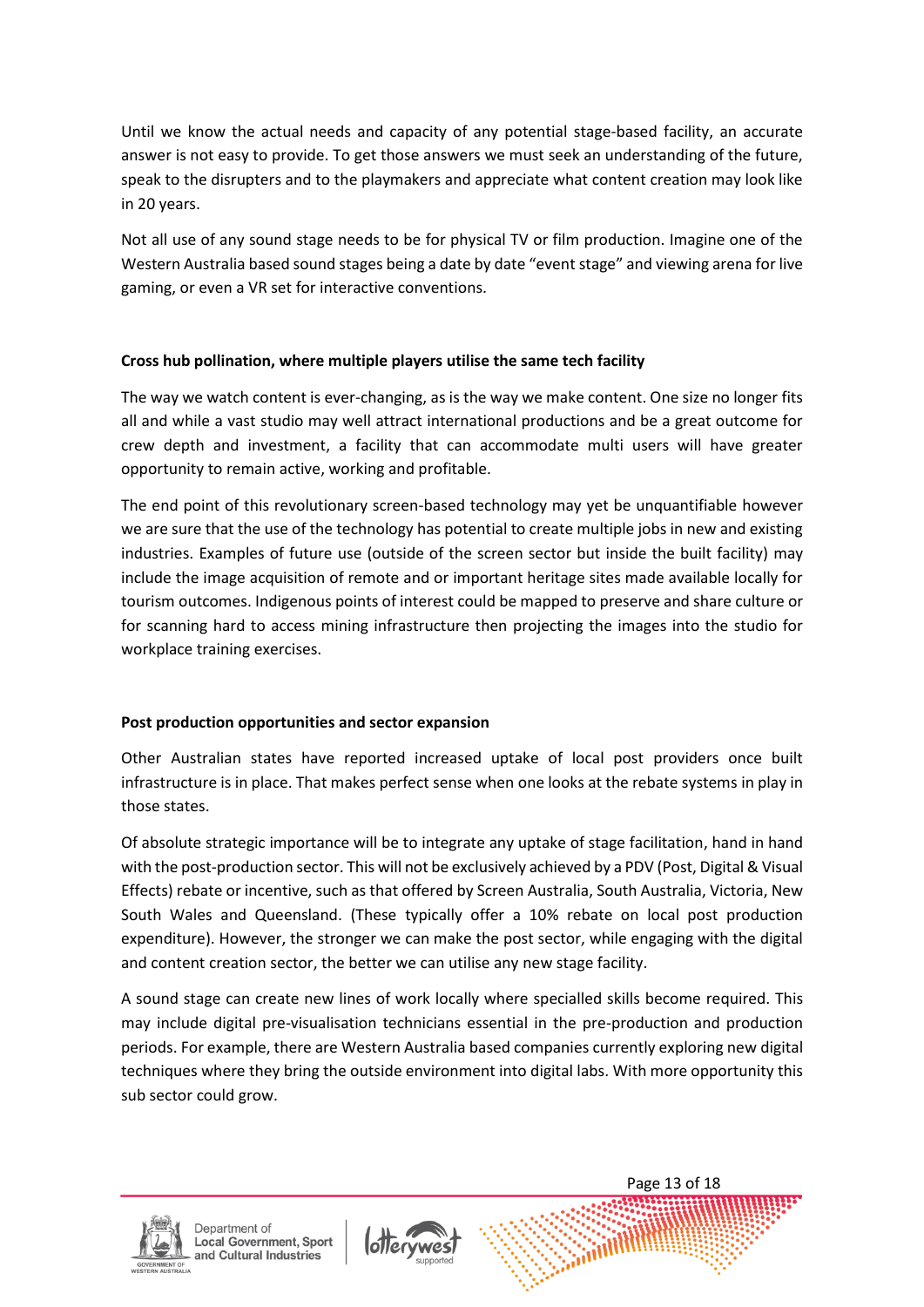A busy sound stage will encourage reinvestment of equipment by local crew (camera, sound, data) and will inspire crews to stay in Western Australia rather than leaving for the eastern states or overseas. It will increase training opportunities for the emerging sector while shining a light on the locations and landscapes of the state used to complement each project.

#### **Potential For Digital innovation - Volumetric Image Acquisition**

New technology bounds along at break-neck pace creating opportunity faster and more often. Knowing what technology to hitch a ride to and how to incentivise uptake is no doubt a complex algorithm.

Thanks to a US Consulate grant CEO of Sony Digital Innovation Studios (LA), Glenn Gainor presented the keynote speech at the 2019 CinefestOZ industry event in Busselton. There he revealed that Sony have been working on something that might be a game changer for innovation-based content production, worldwide.

The highlight of the keynote was the presentation of Volumetric Image Acquisition (VIA), a process that produces a photo-realistic three-dimensional recreation of a physical environment. The technology requires a complex and high-powered hardware system and multifaceted intelligent software program.

Imagine a world where the Western Australian Government partner could Sony to create a regional hub for the use of a technology that has the potential to establish specialised skills, generate new jobs and delivers stage-based filming at advanced levels via the technology. VIA has the potential to propagate an entirely new industry via the creation of a digital assets library whereby on file at any time are numerous mapped locations available for use by producers not looking to leave the studio floor.

#### **Can Western Australia Become A Niche Hub For Skills And Expertise Within South East Asia?**

If Western Australia could position itself at the forefront of new technologies such as VIA there is the very real possibility that our near Asian neighbours would also start to look south for coproduction partnerships and business opportunities.

#### **The Upside Of International Production And Cutting-Edge Technology Partners**

Stage based filming is a core multiplier of a healthy and vibrant screen industry. Outcomes for every week of sound stage production will ripple effect into a myriad of industries whereby inbound personnel will require housing, accommodation and transport while spending on food, beverage, recreation and social activities.

Were Western Australia to establish a relationship with a major partner, be that from the screen sector (for example Netflix) or the technology sector (for example Sony Innovation Studios, or Dell



Department of ocal Government, Sport and Cultural Industries



Page 14 of 18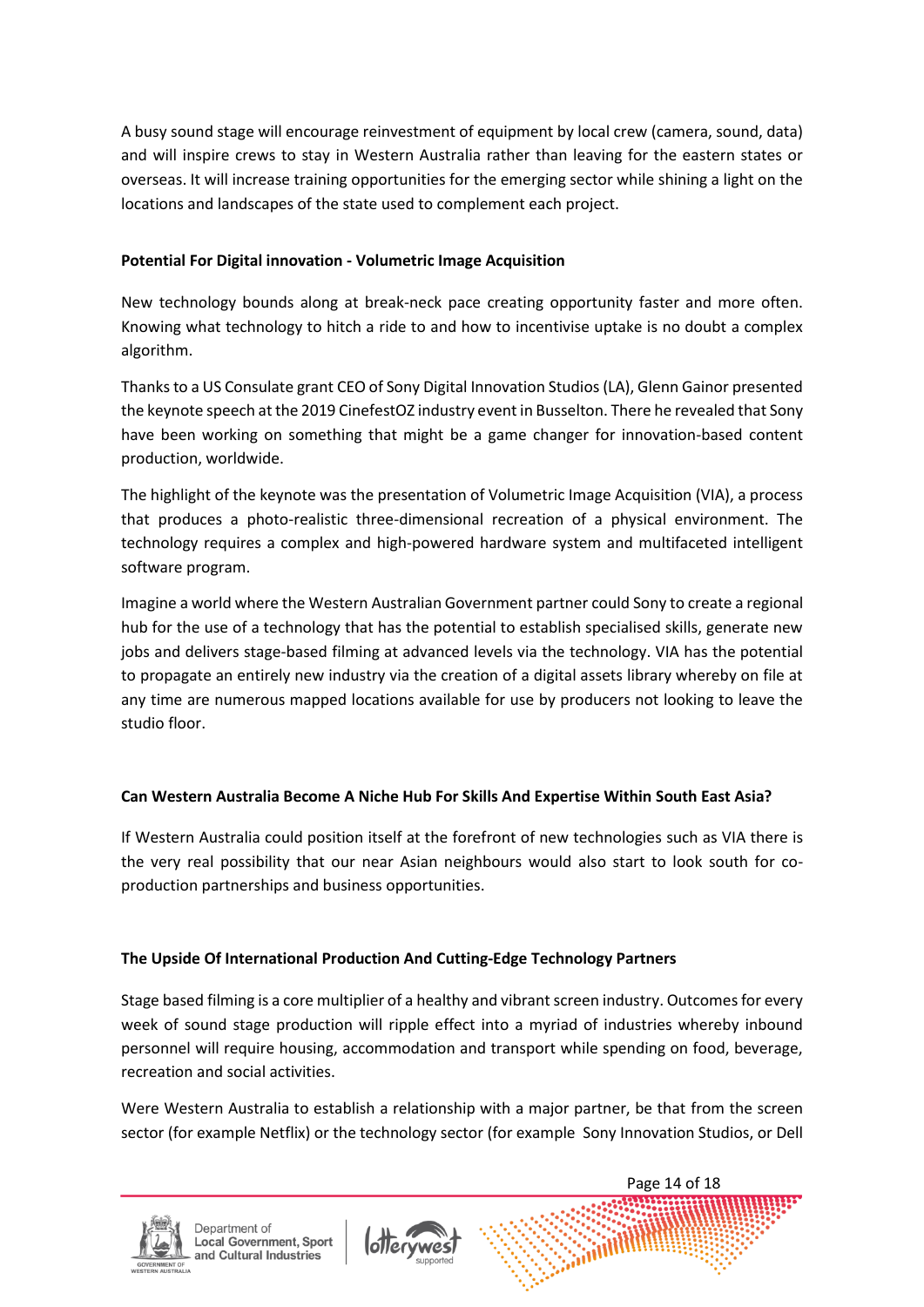Computers), there is no doubt such a facility would provide a major drawcard for local, national and international technology developers and providers. Local crew would gain valuable experience and skills improvement in their home state, rather than being forced to travel east or overseas.

# <span id="page-14-0"></span>**7. CREATING THE ULTIMATE OUTCOME**

As outlined previously there are a number of ways that the State Government can actively pursue to commercially partner on any studio build. The right partner(s) will identify the unique opportunity to have first position access to a state-of-the-art facility that is either a straight up sound stage, a more technical and digitally "smart stage" or a combination of the two.

Within any desktop study, a list of prospective allies must be drawn up and assessed for suitability. Industry and Screenwest are well placed to assist with developing these connections with the assistance of the various Australian based film agencies and organisations. It would be wise to investigate alternate "sub partners" from the gaming and VR sectors.

# <span id="page-14-1"></span>**8. WHAT NOT TO BUILD**

What not to build will be as important a decision as what to build.

No stakeholder of a new sound stage, production facility or digital partnership can or wants to see an under-utilised space. An empty box left standing multiple months of the year will drain resources and goodwill and will see crews leaving Western Australia to work elsewhere.

Any facility must interact with Perth and its surrounds and not be an isolated space where people only travel to the location when a project is in production. Activity must be daily and will require both an inward and outfacing relationship to the community.

Any screen sector facility development will need to address key concerns of inbound filmmakers who often ask:

- How close the facility is to the airport;
- What are the accommodation options;
- What about, warehouses, hardware and supply outlets;
- Where are the transport providers:
- How close are useable locations for filming?

Fortunately, there are many examples of screen-based facilities that a suitably experienced research company can examine (worldwide) to determine what makes for productive versus unproductive outcomes that result in cultural uptake, economic progress and positive community involvement.

# <span id="page-14-2"></span>**9. LEADERSHIP AND OPPORTUNITY - THE ADVANTAGE OF THE NEW**

Page 15 of 18



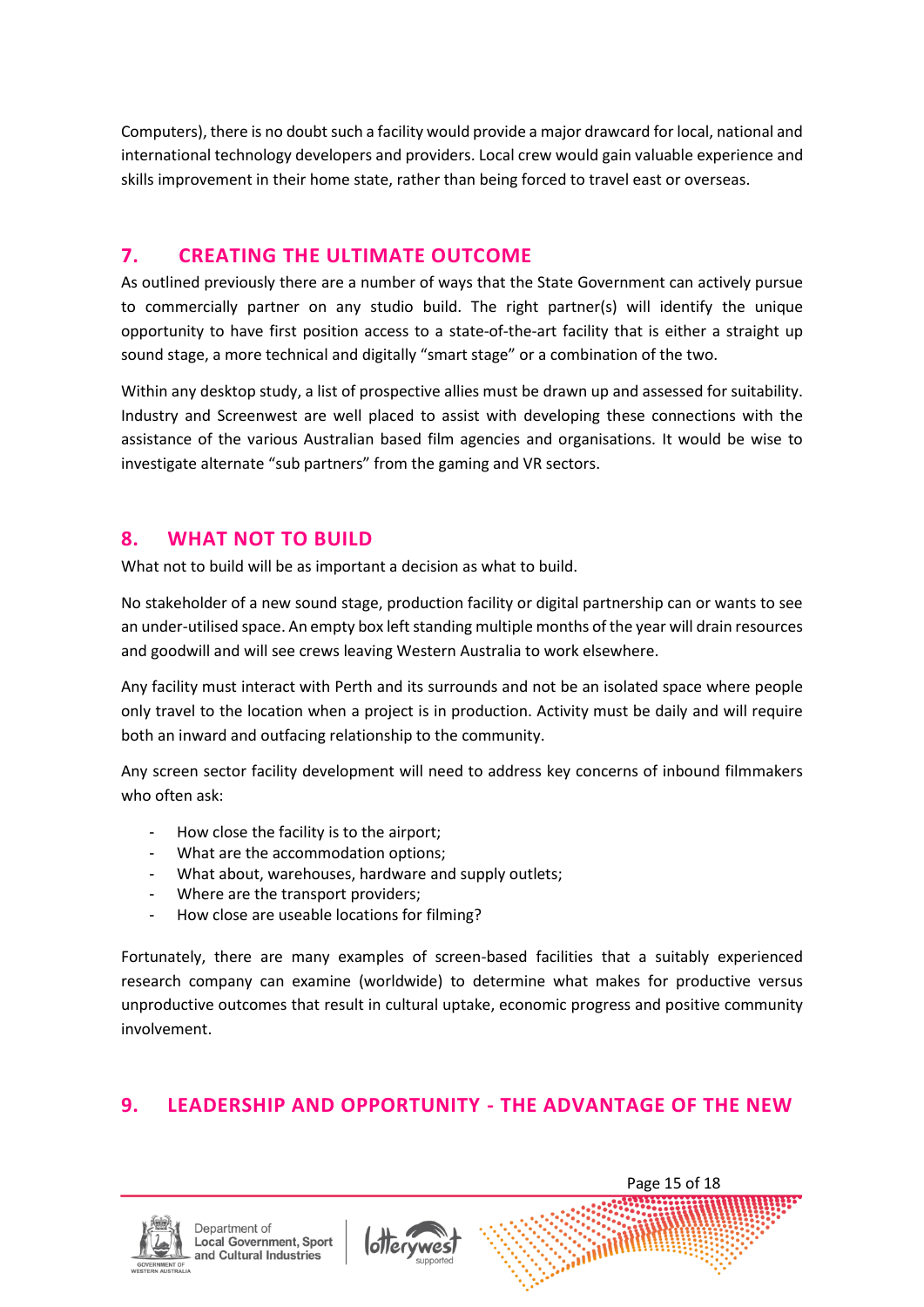While being late to the studio game presents Western Australia with the significant disadvantages, with regard to the other states, detailed above, there are significant advantages in being new. One is the opportunity to learn from the other states. Perhaps more importantly we are able to be at the cutting edge and to literally design a completely new approach. It is also critical to note that there is a high level of appetite, across the industry and State Government, to engage with local, national and international partners to make things happen.

The approach must be comprehensive, robust and well researched. The work brings with it the potential to bed into Western Australia a cultural hardware that not only allows generations to come to tell their own stories, but to assist producers of global stores to tell theirs.

The opportunity, drive and leadership responsibility should be embraced by State Government, with strategic assistance of Screenwest and the engagement of the wider screen industry, to make this happen.

# <span id="page-15-0"></span>**10. WHAT CAN WE DO NOW**

#### **PRODUCTION FACILITY / HUB**

Source, secure and establish a physical production space or hub whereby every project filming in Western Australia, (be that domestic or inbound), can arrive into a functioning space that provides for all departments pre-production and production needs. This facility will include offices, data connections, construction space, parking, set storage and more.

#### **Immediately Available Government Owned Infrastructure**

A short to mid-term opportunity has been identified for the screen sector and its associated partners. Screenwest, together with the City of Fremantle, have commissioned a business case to assess the viability of 2 Jones Street O'Connor - a property that can be made available to the Western Australian screen industry rent and rate free for a minimum term of five years. A not for profit organisation would be established to oversee the refurbishment and upgrade to the Jones Street site inclusive of a production office, art department construction hard stand, secure parking, storage facilities, as well as make up, costume and green rooms. Within the existing shed there is enough floor space to design and build a sound stage of any size up to and including 1200m<sup>2</sup> (20m wide).

The physical site could provide multiple filming opportunities and, if facilitated with the right intent, would afford the industry time to establish itself in Fremantle and prove sector growth. By centralising production in Jones Street, the industry has an opportunity to demonstrate the need for a purpose built, large-scale facility while delivering economic outcomes to the City of Fremantle. Having all projects that require production space make content from the same location means that money is spent upgrading and improving a site rather than purchasing and repurchasing dormant elements such as furniture and shelving.



Department of **Local Government, Sport** and Cultural Industries



Page 16 of 18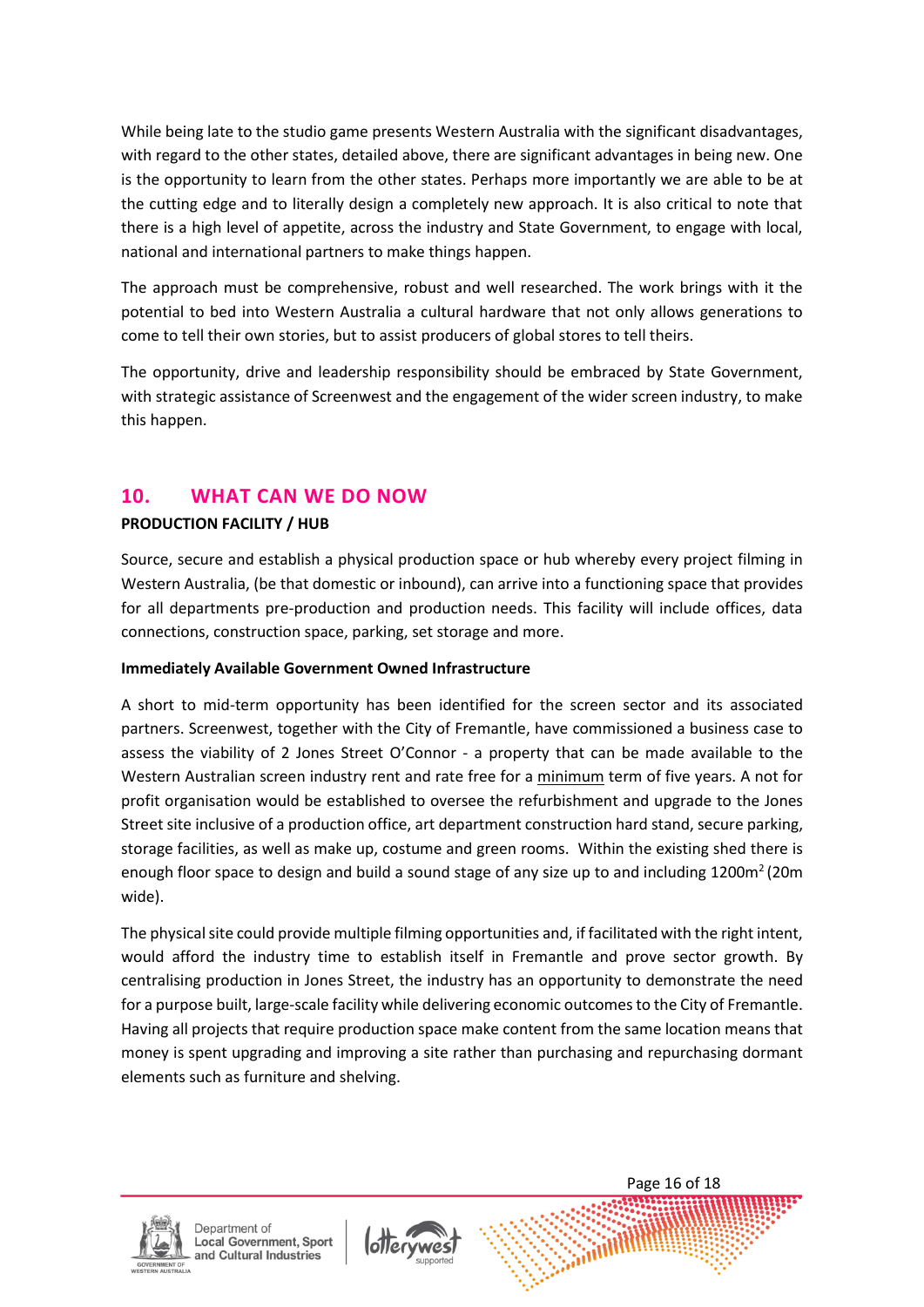

#### *2 Jones St, O'Connor*

Should the site become available longer term there are exciting and unique ways to establish a production hub, overflow office facility and additional facilities that create revenue for the site.

If the refurbishment is coupled with the small-scale build of a cost-effective sound stage, industry expansion will showcase the requirement for future investment and capacity building. Quotes for works relating to the refurbishment of the Jones Street site, new facilities and a modular remountable sound stage are underway.

Screenwest has on hand an in-depth overview of the Jones Street site including images and a summary of what the site may offer<sup>14</sup>.

## <span id="page-16-0"></span>**11. WHERE TO FROM HERE**

Following is a key list of action points that should be considered in the short term of up to 12 months, while more ambitious long-term solutions are developed.

Advantages of the two-step approach are:

1. Early activation of an existing site means Western Australia will be able to facilitate local and national productions and pitch for higher budgeted national and international productions from late 2020.

Page 17 of 18





<sup>14</sup> Screen Infrastructure Working Group 28 October 2018 Report